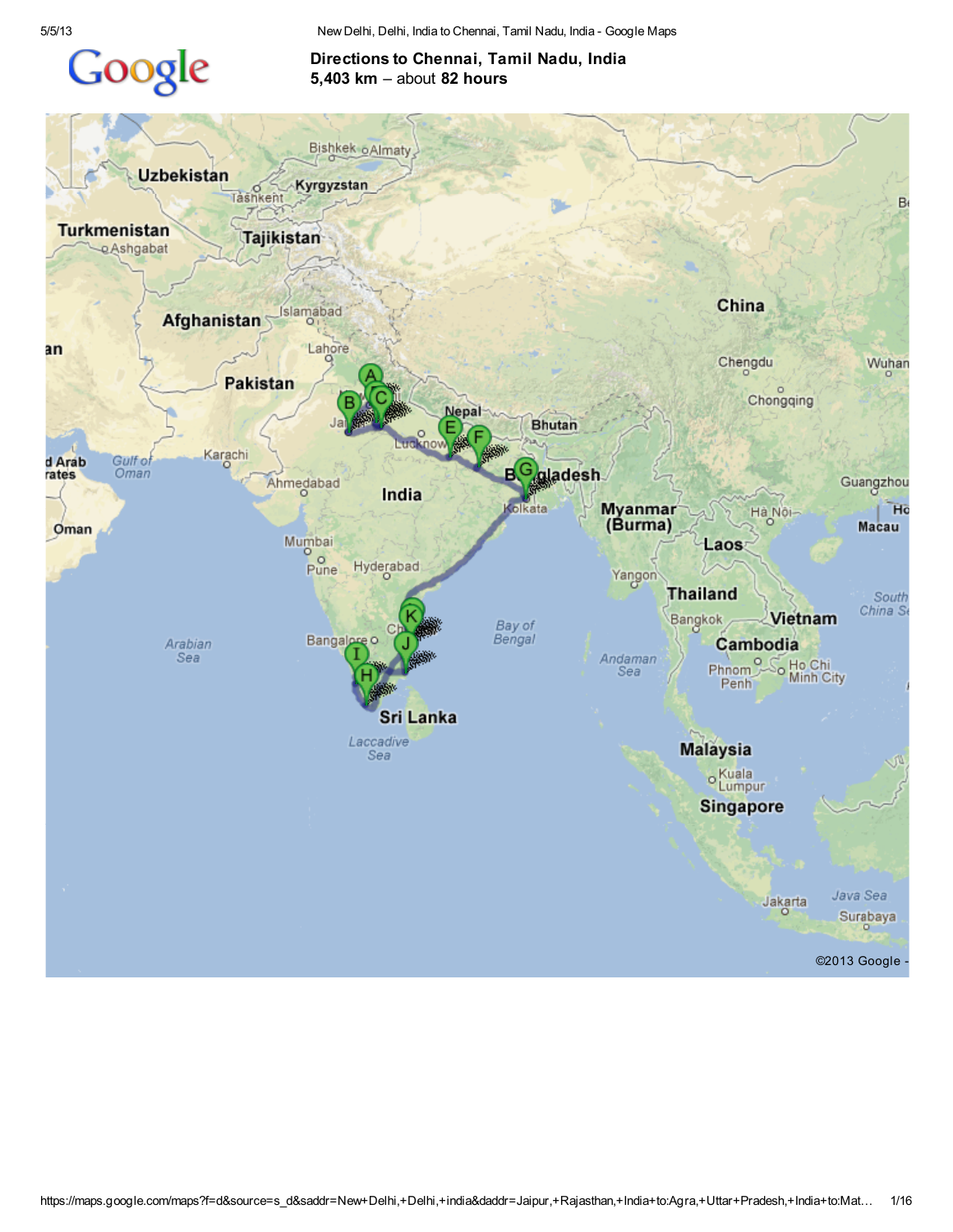А

## New Delhi, Delhi, India

|  | 1. Head west                                                                                                                                                                                                 | go 32 m<br>total 32 m      |
|--|--------------------------------------------------------------------------------------------------------------------------------------------------------------------------------------------------------------|----------------------------|
|  | 2. Turn right<br>tow ard Deen Dayal Upadhaya Marg                                                                                                                                                            | go 170 m<br>total 200 m    |
|  | 3. Turn left onto Deen Dayal Upadhaya Marg<br>Pass by Shiv Bhairon Mandir (on the left)                                                                                                                      | go 150 m<br>total 350 m    |
|  | 4. Turn left at Packers and Movers Delhi<br>onto Minto Rd                                                                                                                                                    | go 300 m<br>total 650 m    |
|  | Pass by Dy.Chief Engineer (Con), Shivaji Bridge, Northern Railway (on the left)<br>5. Slight left at Jmd Travels<br>onto Connaught Circus/Indira Chow k/Outer Cir<br>Pass by Hydrabadi Biryani (on the left) | go 1.2 km<br>total 1.8 km  |
|  | 6. Turn left at <b>S</b> Indian<br>onto Baba Kharak Singh Marg<br>Go through 1 roundabout<br>Pass by Sri Hanuman Mandir Vatika (on the left)                                                                 | go 1.8 km<br>total 3.7 km  |
|  | 7. At the roundabout, take the 3rd exit<br>onto Mother Teresa Crescent                                                                                                                                       | go 2.2 km<br>total 5.8 km  |
|  | 8. Turn right onto Sardar Patel Marg<br>Pass by We-Comm IT (on the left in 1.3 km)                                                                                                                           | go 3.1 km<br>total 9.0 km  |
|  | 9. Continue onto Jaipur Rd/NH 8<br>Pass by bluedart movers and packers delhi (on the left in 400 m)                                                                                                          | go 2.0 km<br>total 11.0 km |
|  | 10. Turn left to stay on Jaipur Rd/NH 8<br>Partial toll road<br>Pass by Reliance Petrol Pump (on the left in 166 km)                                                                                         | go 206 km<br>total 217 km  |
|  | 11. Slight left onto Chandwji Flyover                                                                                                                                                                        | go 1.2 km<br>total 218 km  |
|  | 12. Continue onto Jaipur Rd/NH 8<br>Partial toll road<br>Pass by Muskan Hotel (on the left in 25.1 km)                                                                                                       | go 32.9 km<br>total 251 km |
|  | 13. Slight left<br>tow ard Agra - BikanerRoad/Sikar Rd                                                                                                                                                       | go 450 m<br>total 252 km   |
|  | 14. Turn left onto Agra - BikanerRoad/Sikar Rd<br>Pass by Pandia General Hospital (on the left in 5.9 km)                                                                                                    | go 6.5 km<br>total 258 km  |
|  | 15. At the roundabout, take the 2nd exit<br>onto Agra - BikanerRoad/Nirw an Marg<br>Pass by Katta Orthopedic Hospital (on the left)                                                                          | go 1.4 km<br>total 260 km  |
|  | 16. Turn right onto Waterworks Rd                                                                                                                                                                            | go 1.4 km<br>total 261 km  |
|  | 17. Turn right                                                                                                                                                                                               | go 700 m<br>total 262 km   |
|  | 18. Turn left                                                                                                                                                                                                | go 850 m                   |

https://maps.google.com/maps?f=d&source=s\_d&saddr=New+Delhi,+Delhi,+india&daddr=Jaipur,+Rajasthan,+India+to:Agra,+Uttar+Pradesh,+India+to:Mat… 2/16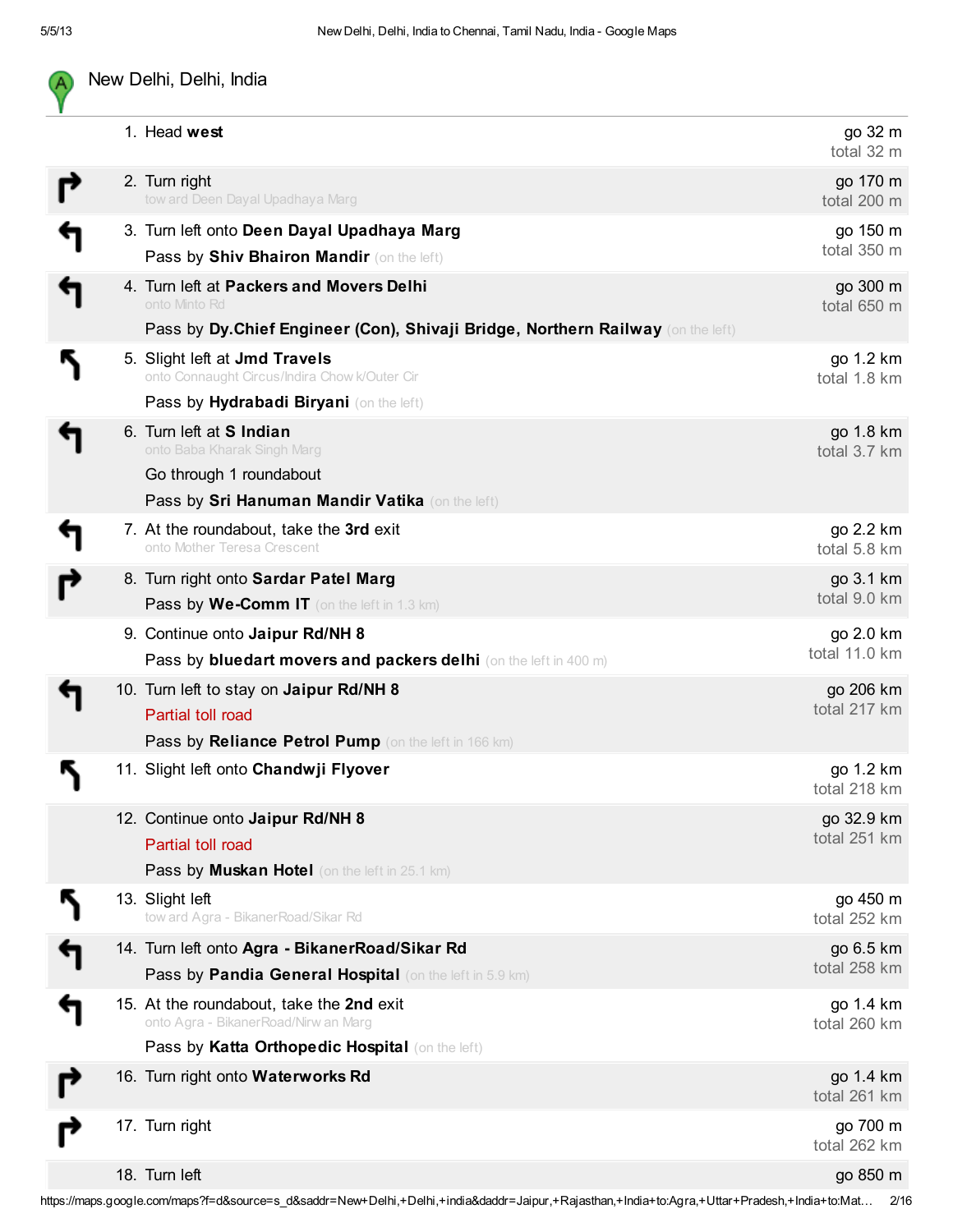Έ

C

↰

| المتتارك والمرجات المعرض برزوية<br>tow ard Tank Rd | total 263 km |
|----------------------------------------------------|--------------|
|----------------------------------------------------|--------------|

| go 500 m     |
|--------------|
| total 263 km |

20. Continue straight

tow ard Tank Rd

19. Turn left

go 600 m km

| onto Tank Rd                                                                   | total 264 km                          |
|--------------------------------------------------------------------------------|---------------------------------------|
|                                                                                | Total: 264 km - about 3 hours 57 mins |
| Jaipur, Rajasthan, India                                                       | total 0.0 km                          |
| 21. Head toward Sawai Pratapsingh Rd<br>southeast on Jacob Rd                  | go 450 m<br>total 450 m               |
| Pass by Hanuman Temple (on the left in 400 m)                                  |                                       |
| 22. Turn left onto Jamnalal Bajaj Marg                                         | go 400 m                              |
| Pass by Agarwal Eye Hospital (on the left)                                     | total 850 m                           |
| 23. Turn left onto Sardar Patel Rd                                             | go 1.4 km                             |
| Go through 2 roundabouts                                                       | total 2.3 km                          |
| <b>Pass by HSBC</b> (on the left in 700 m)                                     |                                       |
| 24. Turn right onto MI Road                                                    | go 3.2 km                             |
| Pass by Petrol Pump (on the left in 1.5 km)                                    | total 5.5 km                          |
| 25. At Julka Clinic & Maternity Home, continue onto Agra Rd/Agra - BikanerRoad | go 1.6 km                             |
| Continue to follow Agra - BikanerRoad                                          | total 7.1 km                          |
| Pass by Masjid Mominan (on the left)                                           |                                       |
| 26. Make a U-turn                                                              | go 229 km<br>total 236 km             |
| Partial toll road                                                              |                                       |
| <b>Pass by Petrol Pump</b> (on the left in 2.0 km)                             |                                       |
| 27. Slight right onto Fatehpur Sikri Rd                                        | go 2.2 km<br>total 238 km             |
| Pass by POLICE ADHISHAK ZONE OFFICE (on the left in 2.0 km)                    |                                       |
| 28. Turn right at National Informatics Centre<br>onto MG Road                  | go 55 m<br>total 238 km               |
| Pass by Hotel Rakesh (on the left)                                             |                                       |
| 29. Take the 1st left                                                          | go 2 m<br>total 238 km                |
|                                                                                | Total: 238 km - about 3 hours 51 mins |
| Agra, Uttar Pradesh, India                                                     | total 0.0 km                          |
| 30. Head toward Sadar Batti Rd<br>northeast on Unknown road                    | go 550 m<br>total 550 m               |
| 31. Turn left at SAGAR MOBILE CENTRE                                           | go 850 m                              |

| onto Ghalibpura Rd                   |  |
|--------------------------------------|--|
| <b>Pass by TEMPLE</b> (on the right) |  |
| 32. Turn right at SHRI RAM CHEMIST   |  |

- onto Agra BikanerRoad
- 33. Turn left onto Ramratan Rd Pass by Shahi Masjid (on the left in 850 m)
	- 34. At Lohamandi Chauraha, continue onto Amba Prasad Rd go 2.9 km

total 1.4 km

go 1.1 km total 2.4 km

go 1.1 km total 3.5 km

https://maps.google.com/maps?f=d&source=s\_d&saddr=New+Delhi,+Delhi,+india&daddr=Jaipur,+Rajasthan,+India+to:Agra,+Uttar+Pradesh,+India+to:Mat… 3/16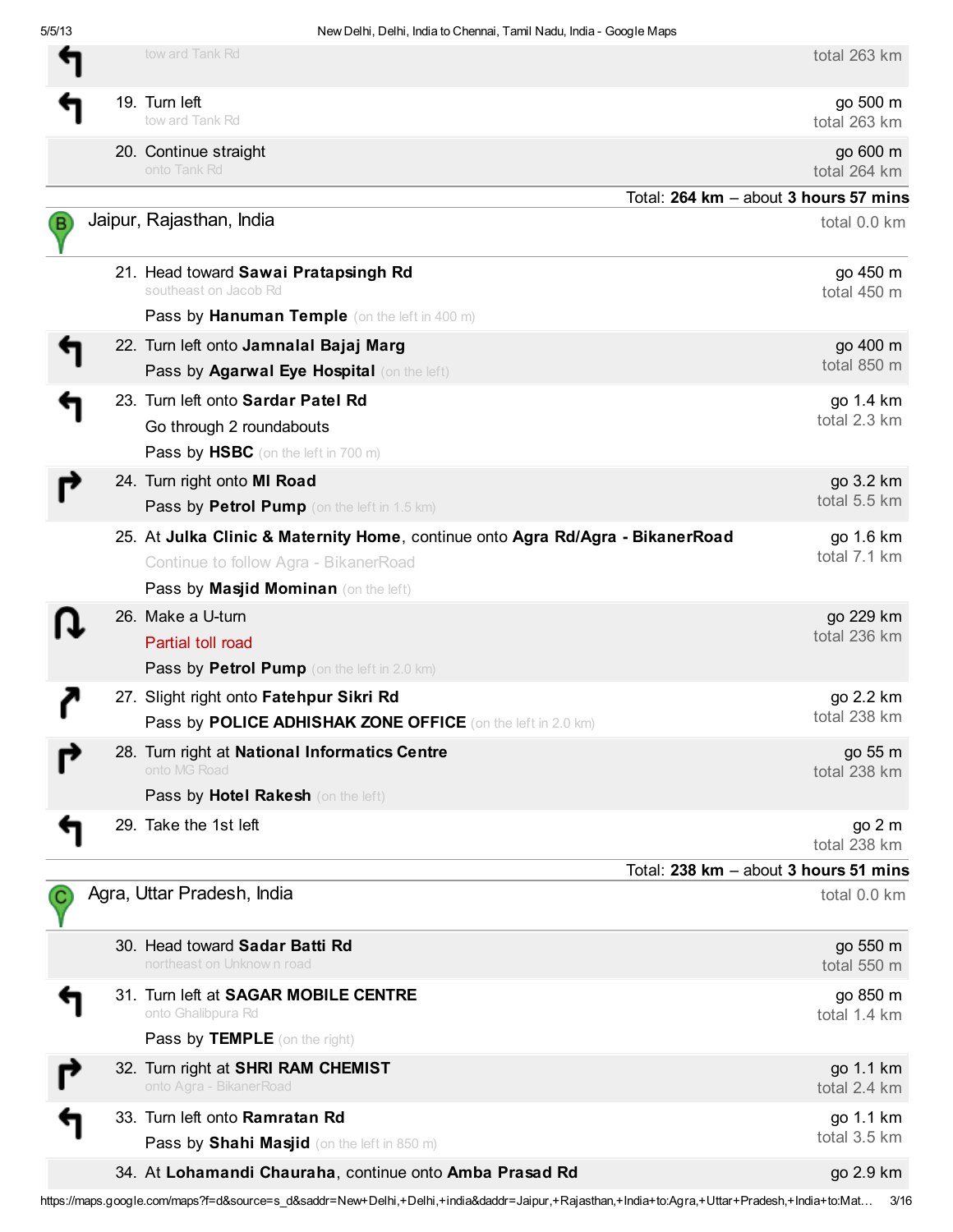total 6.4 km

|    | 35. Turn right at Bodla Crossing<br>tow ard Pandit Radharaman Satyavichitra Rd             | go 2.0 km<br>total 8.4 km                            |
|----|--------------------------------------------------------------------------------------------|------------------------------------------------------|
|    | 36. Continue straight<br>onto Pandit Radharaman Satyavichitra Rd                           | go 1.3 km<br>total 9.7 km                            |
|    | Pass by Railway Crossing (on the left in 850 m)<br>37. Turn left at Prachin Shiv Mandir    | go 46.8 km                                           |
|    | onto NH 2/AH 1                                                                             | total 56.5 km                                        |
|    | Partial toll road                                                                          |                                                      |
|    | Pass by Indian Oil Mohini Filling Station (on the left in 32.7 km)                         |                                                      |
|    | 38. Turn right onto Maholi Rd                                                              | go 2.2 km<br>total 58.7 km                           |
|    | Pass by Krishna Hospital (on the left in 1.1 km)                                           |                                                      |
|    | Mathura, Uttar Pradesh, India                                                              | Total: 58.7 km - about 1 hour 2 mins<br>total 0.0 km |
| D) |                                                                                            |                                                      |
|    | 39. Head toward Junction Rd                                                                | go 1.7 km                                            |
|    | southeast on Hathras-Mathura Rd/SH 80                                                      | total 1.7 km                                         |
|    | Pass by Brajwasi Misthan Bhandar (on the left)                                             |                                                      |
|    | 40. At the roundabout, take the 1st exit<br>onto Agra Rd/Hathras-Mathura Rd/SH 33/SH 80    | go 160 m<br>total 1.9 km                             |
|    | 41. Turn right at Jr Army Public School                                                    | go 750 m                                             |
|    | onto Hathras-Mathura Rd/SH 33/SH 80                                                        | total 2.6 km                                         |
|    | 42. Turn left to stay on Hathras-Mathura Rd/SH 33/SH 80                                    | go 750 m                                             |
|    | Pass by Agrawal Hospital (on the right)                                                    | total 3.4 km                                         |
|    | 43. Turn right onto SH 33                                                                  | go 8.6 km                                            |
|    | Pass by American Mission Teela (on the right)                                              | total 12.0 km                                        |
|    | 44. Turn right to merge onto Yamuna Expy                                                   | go 55.4 km                                           |
|    | <b>Toll road</b>                                                                           | total 67.4 km                                        |
|    | Pass by TOLL PLAZA CAFETERIA (AGRA) LEFT SIDE (on the left in 41.3 km)                     |                                                      |
|    | 45. Take the exit toward AH 1/NH 2                                                         | go 900 m                                             |
|    | <b>Toll road</b>                                                                           | total 68.3 km                                        |
|    | 46. Turn left onto AH 1/NH 2                                                               | go 226 km<br>total 295 km                            |
|    | Pass by शोखिरम खत्ति पेट्रोल पंप (on the left in 49.5 km)                                  |                                                      |
| J  | 47. Slight left onto NH 25                                                                 | go 24.3 km<br>total 319 km                           |
|    | Pass by Indian Oil Petrol Pump (on the left in 3.3 km)                                     |                                                      |
|    | 48. Slight right onto AH 1/NH 2<br>Pass by Indian Oil Petrol Pump (on the left in 88.3 km) | go 171 km<br>total 491 km                            |
|    |                                                                                            |                                                      |
|    | 49. Continue straight<br>onto Allahabad Bypass/AH 1                                        | go 35.5 km<br>total 526 km                           |
|    | 50. Continue straight                                                                      | go 120 km                                            |
|    | to stay on Allahabad Bypass/AH1                                                            | total 646 km                                         |
|    | Continue to follow AH 1                                                                    |                                                      |
|    | Pass by Community Health Center Gopiganj (on the left in 74.6 km)                          |                                                      |
|    | 51. Slight left                                                                            | go 600 m                                             |

https://maps.google.com/maps?f=d&source=s\_d&saddr=New+Delhi,+Delhi,+india&daddr=Jaipur,+Rajasthan,+India+to:Agra,+Uttar+Pradesh,+India+to:Mat… 4/16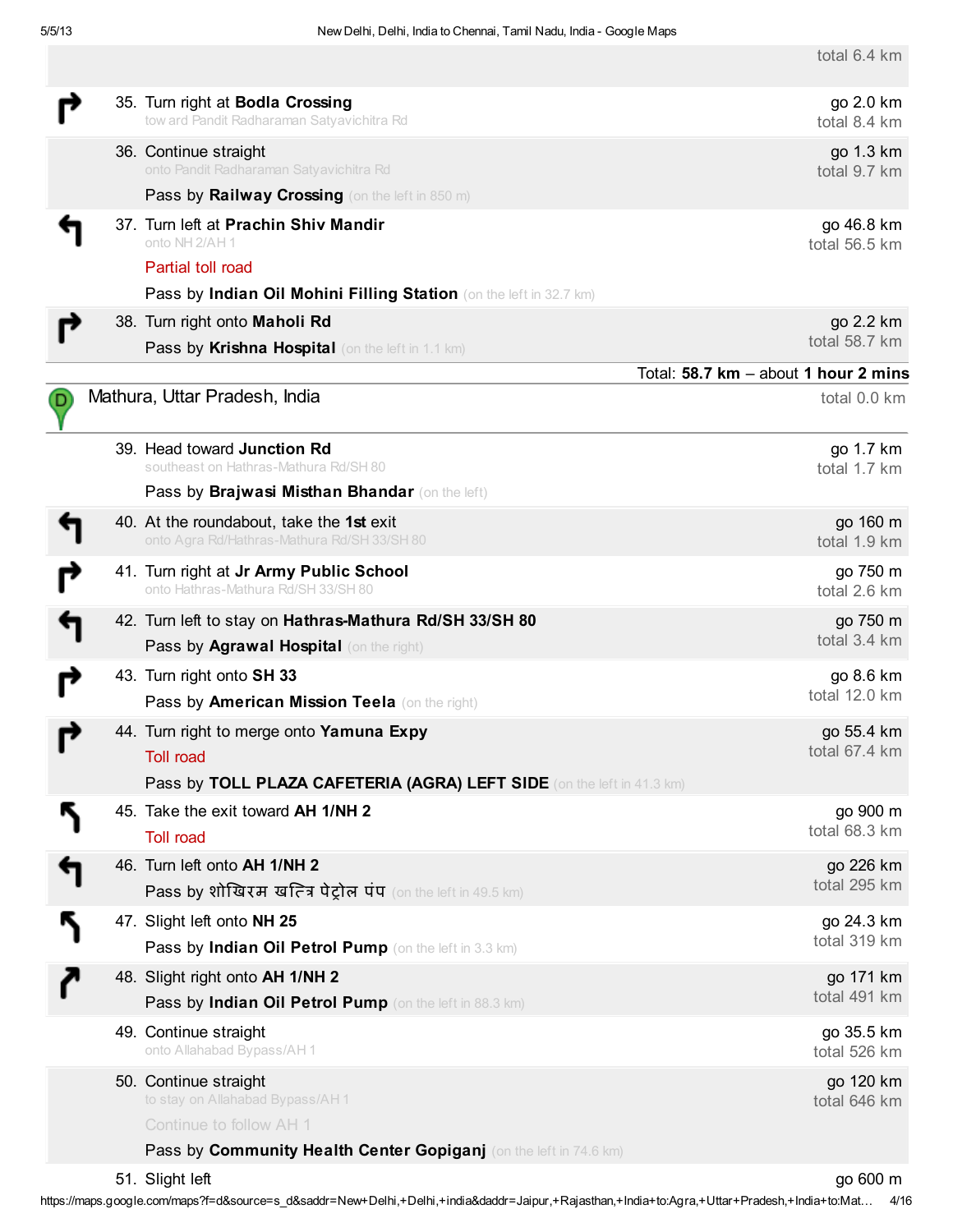R

| total 647 km |  |  |
|--------------|--|--|
|--------------|--|--|

|  | 52. Take the 1st left<br>tow ard SH 87                                                                                          | go 8.6 km<br>total 656 km             |
|--|---------------------------------------------------------------------------------------------------------------------------------|---------------------------------------|
|  | 53. Continue straight<br>onto SH 87                                                                                             | go 2.0 km<br>total 658 km             |
|  | 54. Continue onto SH 73                                                                                                         | go 650 m<br>total 658 km              |
|  |                                                                                                                                 | Total: 658 km - about 8 hours 36 mins |
|  | Varanasi, Uttar Pradesh, India                                                                                                  | total 0.0 km                          |
|  | 55. Head southwest on SH 73                                                                                                     | go 650 m<br>total 650 m               |
|  | 56. Turn left onto SH 74/SH 98                                                                                                  | go 8.0 km                             |
|  | Pass by Indian Oil 2 (on the left in 3.3 km)                                                                                    | total 8.7 km                          |
|  | 57. Turn left at Rudra Restaurant<br>onto SH 98                                                                                 | go 900 m<br>total 9.6 km              |
|  | 58. Take the 1st right<br>to stay on SH 98                                                                                      | go 11 m<br>total 9.6 km               |
|  | 59. Turn left onto Vishwa Sundari Bypass Rd<br>Partial toll road                                                                | go 20.7 km<br>total 30.3 km           |
|  | 60. Continue onto Delhi-Kolkata Hwy/Grand Trunk Rd<br>Partial toll road<br><b>Pass by Petrol Pump</b> (on the left in 6.4 km)   | go 142 km<br>total 172 km             |
|  | 61. Slight right to stay on Delhi-Kolkata Hwy/Grand Trunk Rd<br>Partial toll road<br>Pass by Shisha Ghar (on the left in 800 m) | go 60.6 km<br>total 233 km            |
|  | 62. Slight left<br>tow ard Gaya - Dobhi Rd                                                                                      | go 260 m<br>total 233 km              |
|  | 63. Take the 1st left<br>onto Gaya - Dobhi Rd                                                                                   | go 19.4 km<br>total 252 km            |
|  | Pass by Petrol Pump (on the left in 19.2 km)                                                                                    |                                       |
|  | 64. Turn right onto Domuhan-Bodhgaya Rd                                                                                         | go 3.0 km<br>total 255 km             |
|  | 65. Turn right<br>tow ard Butter lamp Rd/Jai prakash udhyan Rd/Masjid Rd                                                        | go 43 m<br>total 255 km               |
|  | 66. Slight right onto Butter lamp Rd/Jai prakash udhyan Rd/Masjid Rd                                                            | go 200 m<br>total 255 km              |
|  |                                                                                                                                 | Total: 255 km - about 3 hours 32 mins |
|  | Bodhgaya, Bihar, India                                                                                                          | total 0.0 km                          |
|  | 67. Head north on Butter lamp Rd/Jai prakash udhyan Rd/Masjid Rd                                                                | go 200 m<br>total 200 m               |
|  | 68. Slight left<br>tow ard Domuhan-Bodhgaya Rd                                                                                  | go 43 m<br>total 240 m                |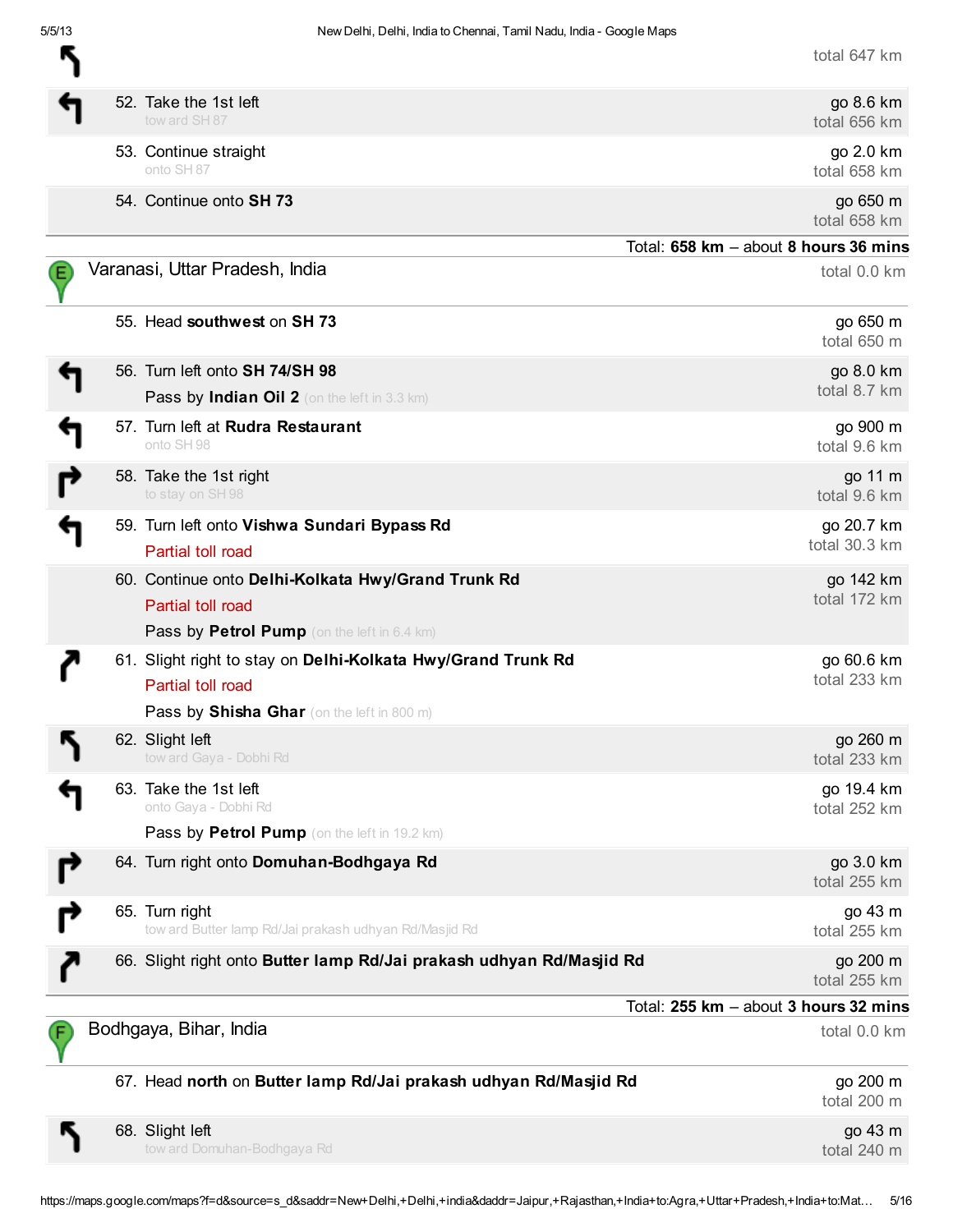|   | 69. Turn left onto Domuhan-Bodhgaya Rd                                                                                                                                           | go 3.0 km<br>total 3.3 km   |
|---|----------------------------------------------------------------------------------------------------------------------------------------------------------------------------------|-----------------------------|
|   | 70. Turn left onto Gaya - Dobhi Rd                                                                                                                                               | go 19.4 km<br>total 22.7 km |
|   | Pass by Petrol Pump (on the right)                                                                                                                                               |                             |
|   | 71. Turn left<br>tow ard Delhi-Kolkata Hwy/Grand Trunk Rd                                                                                                                        | go 210 m<br>total 22.9 km   |
|   | 72. Continue straight<br>onto Delhi-Kolkata Hw y/Grand Trunk Rd<br>Continue to follow Delhi-Kolkata Hwy<br>Partial toll road<br>Pass by Bharat Petroleum (on the left in 290 km) | go 340 km<br>total 363 km   |
|   | 73. Slight left onto NH 2B                                                                                                                                                       | go 200 m<br>total 363 km    |
|   | 74. Turn right to stay on NH 2B                                                                                                                                                  | go 37 m<br>total 363 km     |
|   | 75. Turn left onto Delhi-Kolkata Hwy                                                                                                                                             | go 270 m<br>total 363 km    |
|   | 76. Continue onto AH 1/NH 2<br>Partial toll road<br>Pass by Chunnu Service Station (on the left in 53.3 km)                                                                      | go 90.5 km<br>total 454 km  |
|   | 77. Continue onto AH 45/National Highway 6<br>Pass by RSSB Dera Kolkata (on the left in 2.8 km)                                                                                  | go 4.2 km<br>total 458 km   |
|   | 78. Take the exit toward Benaras Rd                                                                                                                                              | go 500 m<br>total 459 km    |
|   | 79. Turn left onto Benaras Rd<br><b>Pass by Joy LPG Station</b> (on the right in 4.7 km)                                                                                         | go 5.9 km<br>total 464 km   |
|   | 80. At Salkia Chowrasta, continue onto Shri Aurobindo Rd<br>Pass by State Bank Of India (on the right)                                                                           | go 700 m<br>total 465 km    |
|   | 81. Turn right onto Salkia School Rd<br>Pass by Petrol Pump (on the right in 1.0 km)                                                                                             | go 1.9 km<br>total 467 km   |
|   | 82. Turn left onto Maulana Abul Kalam Azad Rd                                                                                                                                    | go 450 m<br>total 467 km    |
|   | 83. Slight left onto Howrah Bridge<br>Pass by United Bank of India (on the left in 750 m)                                                                                        | go 800 m<br>total 468 km    |
| ↰ | 84. Turn left onto Mahatma Gandhi Rd<br>Pass by Ram Singh And Sons (on the right)                                                                                                | go 800 m<br>total 469 km    |
|   | 85. Turn right at Shree Durga Traders<br>onto Rabindra Sarani<br>Pass by Petrol Pump (on the left)                                                                               | go 400 m<br>total 469 km    |
|   | 86. Take the 3rd left<br>onto Maulana Saukat Ali St<br>Pass by Haji Khuda Buksh Nabi Buksh (on the left)                                                                         | go 500 m<br>total 470 km    |
|   | 87. Continue onto Dharmapala Rd<br>Pass by Gents' Hostel, AllH&PH (on the left)                                                                                                  | go 350 m<br>total 470 km    |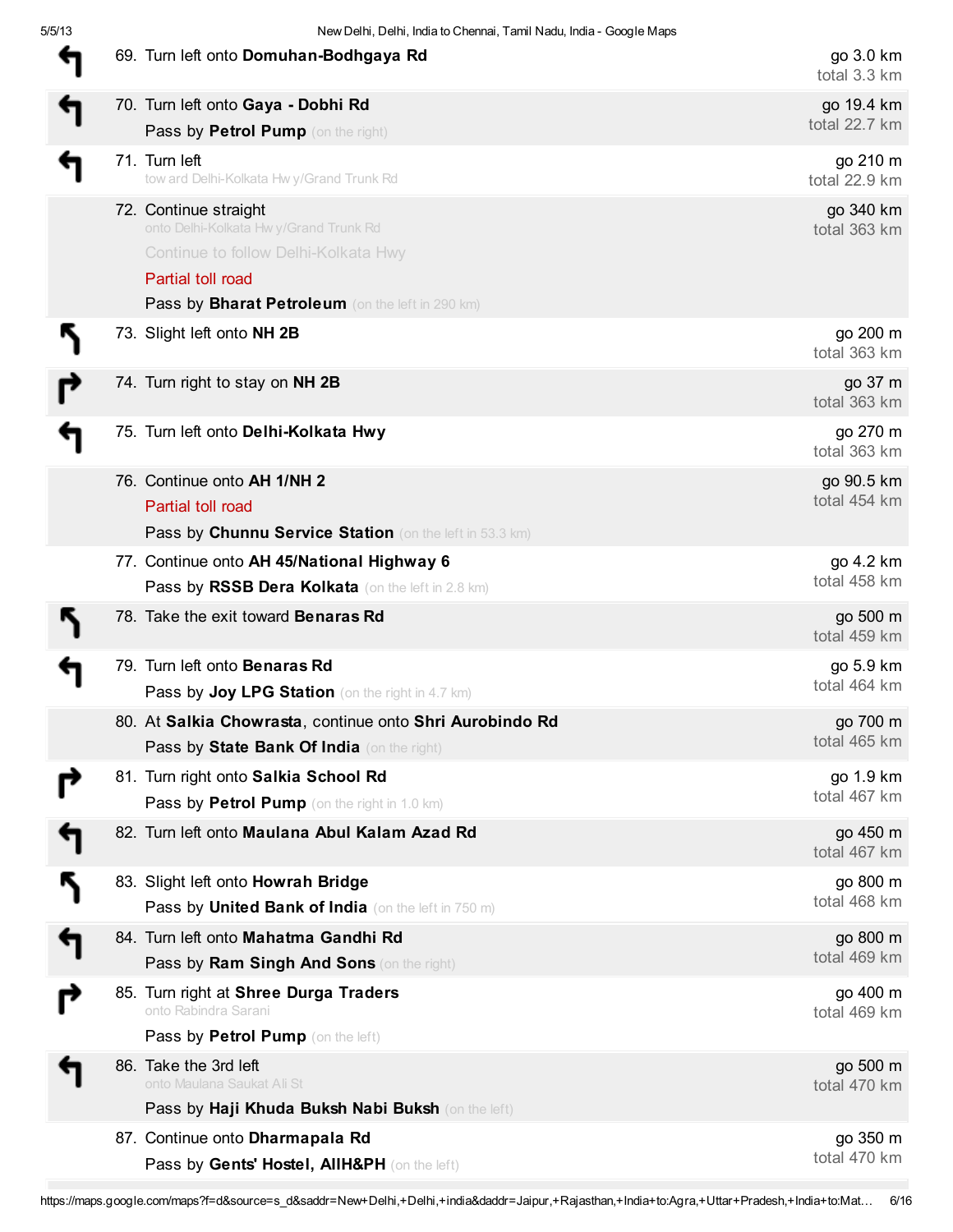|  | 88. At Mukherjee Books Store, continue onto Surya Sen St                                                   | go 210 m                              |
|--|------------------------------------------------------------------------------------------------------------|---------------------------------------|
|  | Pass by Baptist Mission (on the left)                                                                      | total 470 km                          |
|  | 89. Turn right at Anu Enterprise<br>onto Sri GM Ln                                                         | go 150 m<br>total 471 km              |
|  | Pass by The Gunnico (on the right)                                                                         |                                       |
|  |                                                                                                            | Total: 471 km - about 6 hours 35 mins |
|  | Kolkata, West Bengal, India                                                                                | total 0.0 km                          |
|  | 90. Head toward Surendra Lal Pyne Ln<br>south on Sri GM Ln                                                 | go 110 m<br>total 110 m               |
|  | Pass by Hada Industries (on the left)                                                                      |                                       |
|  | 91. Take the 1st right<br>onto Surendra Lal Pyne Ln                                                        | go 180 m<br>total 300 m               |
|  | 92. Turn left at Blue Print<br>onto College St<br>Pass by David Hare Block (on the right)                  | go 350 m<br>total 650 m               |
|  | 93. Turn right at Tanishq<br>onto BB Ganguly Street<br>Pass by St Josephs Church (on the left)             | go 290 m<br>total 950 m               |
|  | 94. Take the 3rd left<br>onto Chittaranjan Ave<br>Pass by S Wind (on the right)                            | go 400 m<br>total 1.3 km              |
|  | 95. Take the 2nd right<br>onto Ganesh Chandra Ave                                                          | go 350 m<br>total 1.7 km              |
|  | Pass by KARNATAKA BANK ATM (on the right)                                                                  |                                       |
|  | 96. At Siddhartha, continue onto RN Mukherjee Rd<br>Pass by Petrol Pump (on the right)                     | go 350 m<br>total 2.0 km              |
|  | 97. Turn left at Pioneer Industrial Corporation<br>onto Hemanta Basu Sarani                                | go 260 m<br>total 2.3 km              |
|  | Pass by Punjab and Sind Bank (on the left)                                                                 |                                       |
|  | 98. At TERAI ESPAT TIRAHA, continue onto Marx Engels Beethi Rd<br>Pass by Indian Automobiles (on the left) | go 400 m<br>total 2.7 km              |
|  | 99. Slight right onto Rashmoni Ave                                                                         | go 79 m<br>total 2.8 km               |
|  | 100. Turn left onto Indira Gandhi Sarani<br>Pass by BNR Sports Club (on the left in 700 m)                 | go 1.0 km<br>total 3.8 km             |
|  | 101. At the roundabout, take the 3rd exit<br>onto Casuarina Rd                                             | go 400 m<br>total 4.2 km              |
|  | 102. Slight right onto Khiddirpore Rd                                                                      | go 1.3 km<br>total 5.4 km             |
|  | 103. Take the ramp on the right onto Vidyasagar Setu                                                       | go 2.0 km<br>total 7.4 km             |
|  | 104. Continue onto NH 117<br>Partial toll road<br>Pass by La Donna (on the left in 3.4 km)                 | go 8.8 km<br>total 16.2 km            |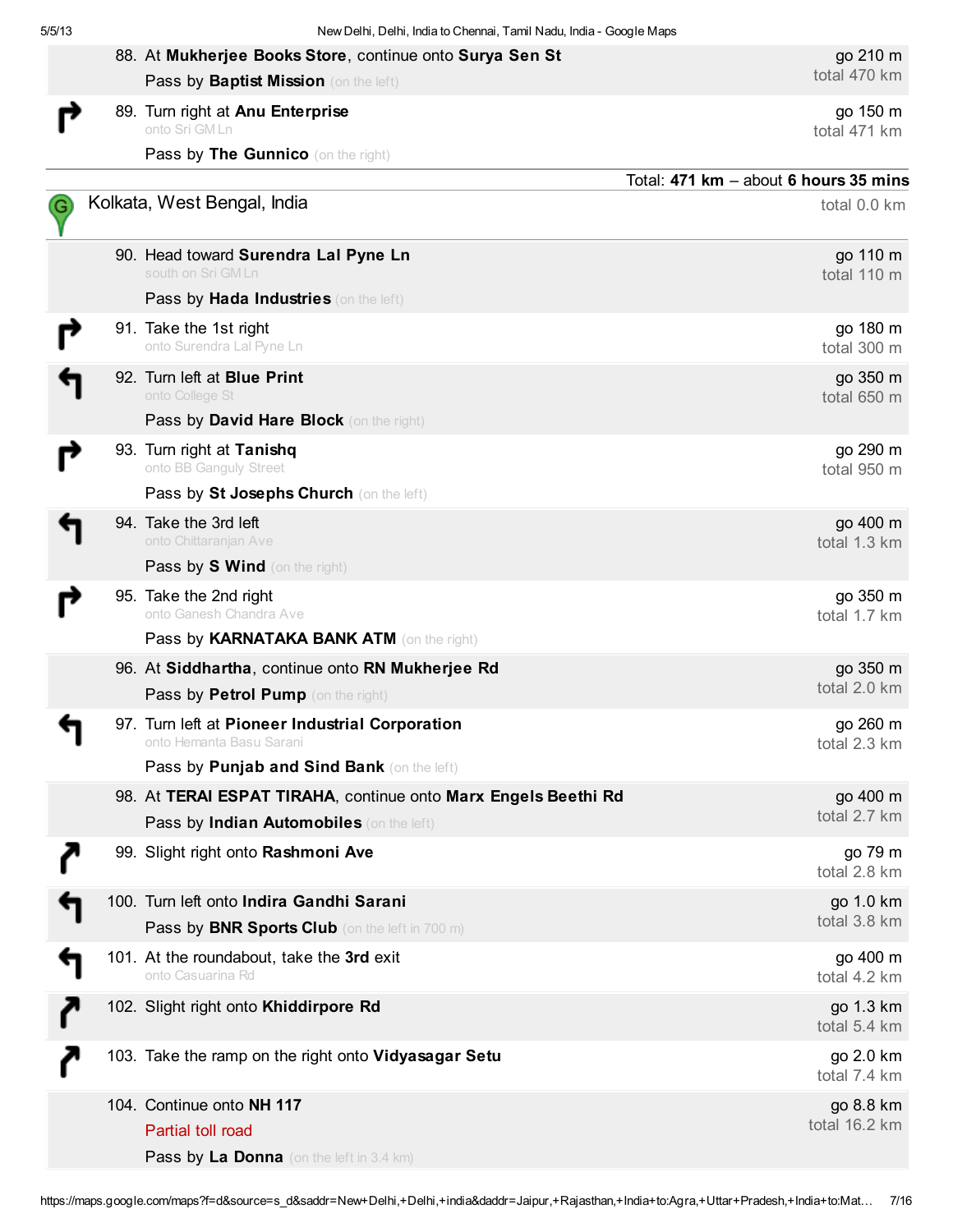|  | 105. Take the ramp to AH 45/National Highway 6                                                                                                                             | go 110 m<br>total 16.3 km   |
|--|----------------------------------------------------------------------------------------------------------------------------------------------------------------------------|-----------------------------|
|  | 106. Keep right at the fork and merge onto AH 45/National Highway 6<br>Partial toll road<br>Pass by Deulti Crossing (on the left in 44.0 km)                               | go 103 km<br>total 119 km   |
|  | 107. Slight right onto AH 45<br>Partial toll road                                                                                                                          | go 19.4 km<br>total 139 km  |
|  | 108. Continue straight<br>onto OT Rd<br>Partial toll road<br>Pass by Baramburi Temple (on the left in 26.7 km)                                                             | go 100 km<br>total 239 km   |
|  | 109. Slight right to stay on OT Rd                                                                                                                                         | go 500 m<br>total 239 km    |
|  | 110. Continue onto Eluru By pass Road 2<br>Partial toll road<br>Go through 2 roundabouts<br>Pass by Indian Oil (on the left in 249 km)                                     | go 326 km<br>total 565 km   |
|  | 111. Turn right to stay on Eluru By pass Road 2<br>Pass by Mukteshwar Temple (on the left in 52.3 km)                                                                      | go 62.8 km<br>total 628 km  |
|  | 112. Turn right onto SH 29                                                                                                                                                 | go 7.9 km<br>total 636 km   |
|  | 113. Turn right onto Eluru By pass Road 2<br>Partial toll road<br>Pass by Santhi Filling Station (on the left in 7.7 km)                                                   | go 205 km<br>total 841 km   |
|  | 114. Slight left<br>tow ard Pendurthi-Anandapuram Rd                                                                                                                       | go 1.2 km<br>total 842 km   |
|  | 115. Continue straight<br>onto Pendurthi-Anandapuram Rd<br>Pass by MeeSeva Center (on the left in 8.0 km)                                                                  | go 46.8 km<br>total 889 km  |
|  | 116. Turn left<br>tow ard Euru By pass Road 2                                                                                                                              | go 1.2 km<br>total 890 km   |
|  | 117. Turn right onto Eluru By pass Road 2<br>Partial toll road<br>Pass by Petrol Pump (on the left in 8.0 km)                                                              | go 177 km<br>total 1,068 km |
|  | 118. Turn right at PGR Complex<br>onto Dow laisw aram Rd/Kakinada Main Rd<br>Continue to follow Dowlaiswaram Rd<br><b>Pass by SAI BABA TEMPLE</b> (on the right in 1.6 km) | go 2.0 km<br>total 1,070 km |
|  | 119. Sharp left onto Main Rd                                                                                                                                               | go 6.7 km<br>total 1,076 km |
|  | 120. Turn left at Nidadavole Rd                                                                                                                                            | go 6.3 km<br>total 1,083 km |
|  | 121. Turn right onto Nidadavole - Narasapuram State Hwy                                                                                                                    | go 700 m<br>total 1,083 km  |
|  | 122. Sharp left onto Tadepallegudem Rd                                                                                                                                     | go 13.9 km                  |

https://maps.google.com/maps?f=d&source=s\_d&saddr=New+Delhi,+Delhi,+india&daddr=Jaipur,+Rajasthan,+India+to:Agra,+Uttar+Pradesh,+India+to:Mat… 8/16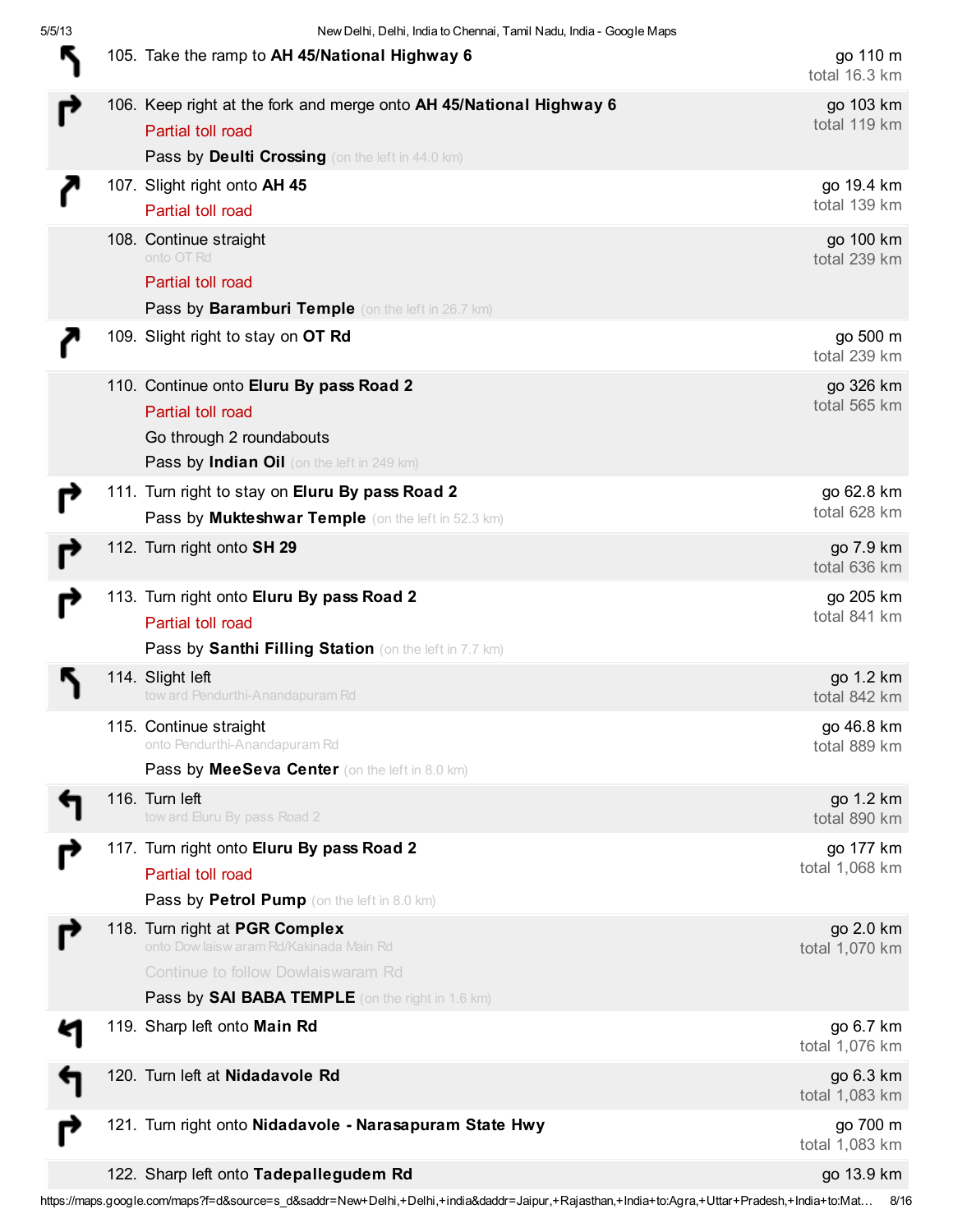| Pass by Canara Bank (on the right)                                                                                                                                        | total 1,097 km               |
|---------------------------------------------------------------------------------------------------------------------------------------------------------------------------|------------------------------|
| 123. Turn left to stay on Tadepallegudem Rd                                                                                                                               | go 3.7 km<br>total 1,101 km  |
| 124. Turn left onto Tanuku Rd<br>Pass by HP Petrol Bunk (on the right)                                                                                                    | go 700 m<br>total 1,102 km   |
| 125. Take the 1st left<br>tow ard Eluru By pass Road 2                                                                                                                    | go 100 m<br>total 1,102 km   |
| 126. Turn left onto Eluru By pass Road 2<br>Partial toll road<br>Go through 3 roundabouts<br>Pass by Petrol Bunk (on the left in 196 km)                                  | go 307 km<br>total 1,409 km  |
| 127. Sharp left to stay on Eluru By pass Road 2                                                                                                                           | go 13.8 km<br>total 1,423 km |
| 128. Sharp left to stay on Eluru By pass Road 2<br>Partial toll road<br>Pass by Reliance Petrol Pump (on the left in 93.8 km)                                             | go 132 km<br>total 1,554 km  |
| 129. Slight left to stay on Eluru By pass Road 2<br>Partial toll road<br>Pass by Indian Oil (on the left in 40.7 km)                                                      | go 104 km<br>total 1,658 km  |
| 130. Take the ramp onto Chennai Bypass Rd<br>Partial toll road<br>Pass by Hindustan Petroleum Petrol Pump (on the left in 28.9 km)                                        | go 32.4 km<br>total 1,690 km |
| 131. Exit on the right onto Great Southern Trunk Rd                                                                                                                       | go 1.3 km<br>total 1,692 km  |
| 132. Continue onto Nagapattinam-Chennai Hwy/NH 45/Tiruchi-Chennai Hwy<br>Continue to follow NH 45<br>Partial toll road<br>Pass by HP Petrol Pump (on the left in 21.0 km) | go 122 km<br>total 1,814 km  |
| 133. Slight right onto Tiruchi-Chennai Hwy/NH 132/NH 45<br>Continue to follow NH 45<br>Partial toll road<br>Pass by HP Petrol Pump (on the left in 36.5 km)               | go 175 km<br>total 1,989 km  |
| 134. Continue onto NH 45B<br>Partial toll road<br>Pass by Indian Oil Petrol Station (on the left in 119 km)                                                               | go 141 km<br>total 2,130 km  |
| 135. Slight right to stay on NH 45B                                                                                                                                       | go 84 m<br>total 2,130 km    |
| 136. Continue onto Kappalore - Airport Ring Rd                                                                                                                            | go 9.3 km<br>total 2,140 km  |
| 137. Turn left onto NH 7<br>Partial toll road<br>Pass by Sudalai Andavar Temple, (on the left in 192 km)                                                                  | go 200 km<br>total 2,340 km  |
| 138. Take the ramp to National Highway 944/NH 47B/SH 46                                                                                                                   | go 600 m                     |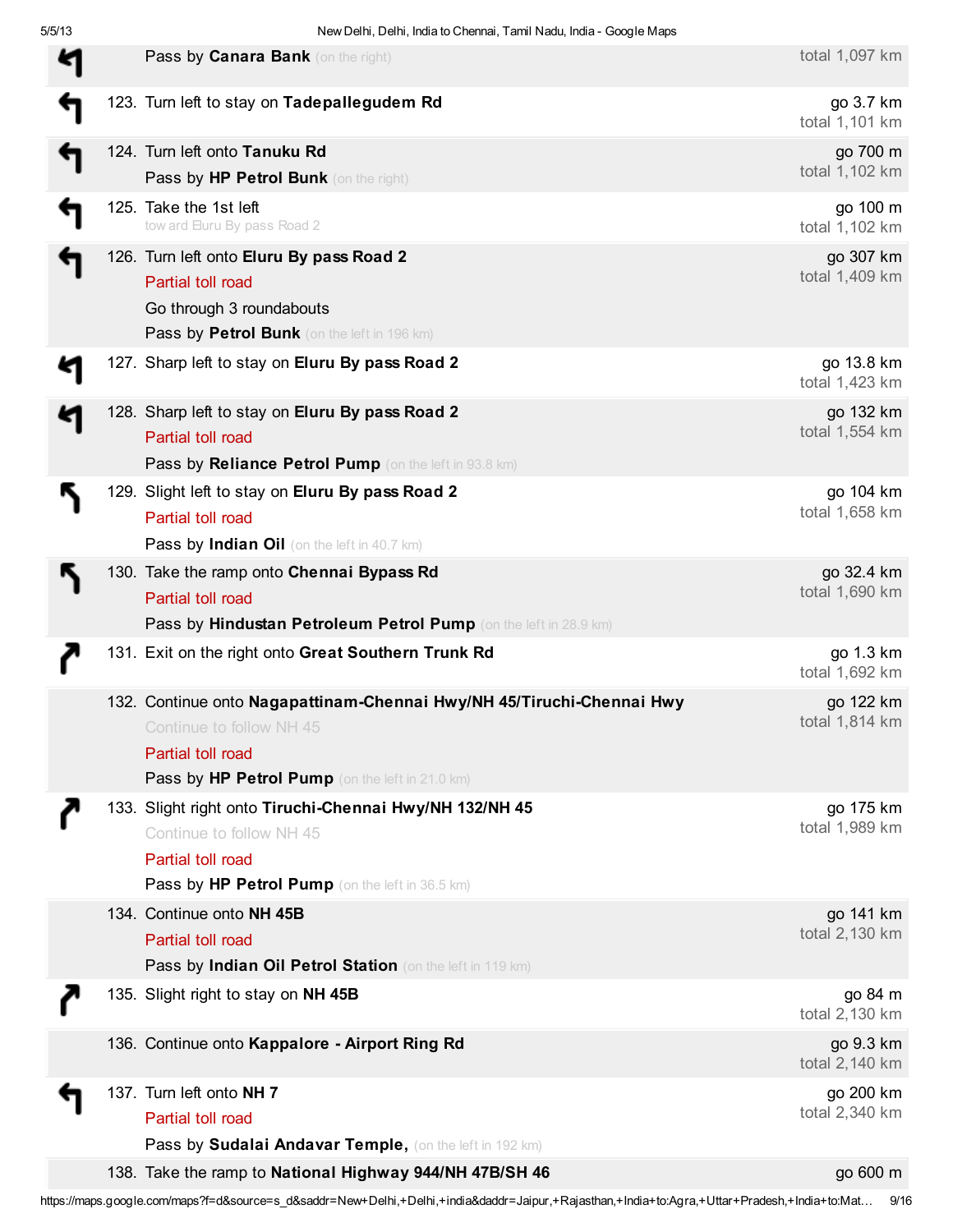total 2,340 km

|    |                                                                                                                                                   | $101012,000$ $1111$              |
|----|---------------------------------------------------------------------------------------------------------------------------------------------------|----------------------------------|
|    | 139. Turn right onto National Highway 944/NH 47B/SH 46                                                                                            | go 110 m<br>total 2,341 km       |
|    | 140. Turn left at Jaison Bakery<br>to stay on National Highw ay 944/NH 47B/SH 46<br><b>Pass by RS Windtech Engineers</b> (on the right in 4.3 km) | go 6.0 km<br>total 2,346 km      |
|    | 141. Turn right onto SH 45                                                                                                                        | go 10.8 km                       |
|    | Pass by Avvaiyar Amman Temple (on the right in 6.7 km)                                                                                            | total 2,357 km                   |
|    | 142. Turn right to stay on SH 45                                                                                                                  | go 22.6 km                       |
|    | Pass by Subam Hospital (on the right in 400 m)                                                                                                    | total 2,380 km                   |
|    | 143. At IGP Group, continue onto Kulasekharam Thuckalay Rd                                                                                        | go 280 m<br>total 2,380 km       |
|    | 144. Turn right<br>tow ard Thiruvattar - Thingal Nagar Rd                                                                                         | go 3.2 km<br>total 2,383 km      |
|    | 145. Continue straight<br>onto Thiruvattar - Thingal Nagar Rd                                                                                     | go 5.5 km<br>total 2,389 km      |
|    | 146. Sharp left onto SH 90<br>Pass by Imperial Petroleum (on the right)                                                                           | go 5.0 km<br>total 2,394 km      |
|    | 147. Turn right at <b>ABT Maruti</b><br>onto NH 47                                                                                                | go 38.1 km<br>total 2,432 km     |
|    | Pass by Jayaraj Hospital (on the right)                                                                                                           |                                  |
|    | 148. At Killippalam Jct, take the 3rd exit<br>onto Salem-Kanyakumari Hw y/NH 47                                                                   | go 550 m<br>total 2,432 km       |
|    | Pass by Mariamman Temple Chalai (on the left)                                                                                                     |                                  |
|    | 149. Turn left onto Power House Rd                                                                                                                | go 750 m                         |
|    | Pass by Indian Overseas Bank (on the left)                                                                                                        | total 2,433 km                   |
|    | 150. Turn right at Bharat Petroleum                                                                                                               | go 180 m<br>total 2,433 km       |
|    |                                                                                                                                                   | Total: 2,433 km - about 35 hours |
| (H | Thiruvananthapuram, Kerala, India                                                                                                                 | total 0.0 km                     |
|    | 151. Head toward Power House Rd<br>southeast on Unknown road                                                                                      | go 350 m<br>total 350 m          |
|    | 152. Slight left at Favorite Fresh Juice<br>onto Mahathma Gandhi Rd<br><b>Pass by Nana Petrol Pump</b> (on the left in 450 m)                     | go 500 m<br>total 800 m          |
|    | 153. At Vijaya Food Ct, continue onto Trivandrum Vizhinjam Rd                                                                                     |                                  |
|    | Pass by Hotel Arabian Paradise (on the left)                                                                                                      | go 170 m<br>total 1.0 km         |
|    | 154. Turn right at Amritha Textiles<br>tow ard Enchakkal Westfort Rd                                                                              | go 1.5 km<br>total 2.5 km        |
|    | 155. Turn left at Bank Of Baroda<br>onto Enchakkal Westfort Rd                                                                                    | go 38 m<br>total 2.5 km          |
|    | 156. At Eanchakkal Roundabout, take the 3rd exit<br>onto NH 66 Bypass                                                                             | go 6.1 km<br>total 8.6 km        |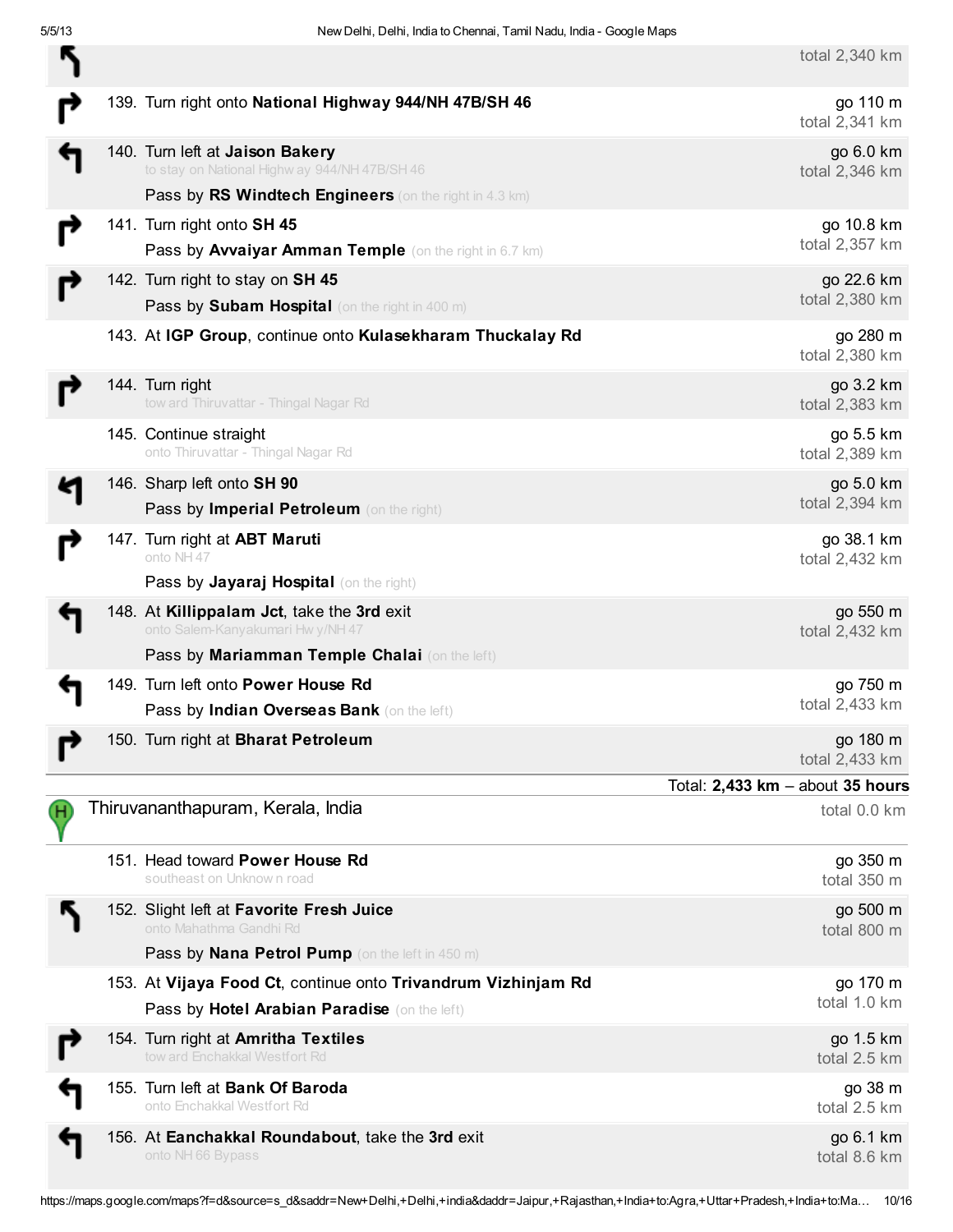| Go through 1 roundabout                                                                         |                            |
|-------------------------------------------------------------------------------------------------|----------------------------|
| Pass by Bank of Baroda ATM (on the left)                                                        |                            |
| 157. Continue onto Akkulam Bridge                                                               | go 400 m<br>total 9.0 km   |
| 158. Continue onto Trivandrum Bypass Rd<br>Pass by The Kappi Shop (on the left)                 | go 5.6 km<br>total 14.5 km |
| 159. At Al Abad, continue onto Salem-Kanyakumari Hwy/NH 47                                      | go 47.8 km                 |
| Pass by Indian Oil Corporation Petrol Bunk (on the right in 17.6 km)                            | total 62.4 km              |
| 160. Slight left at Vellayitambalam Jct<br>to stay on Salem-Kanyakumari Hwy/NH 47               | go 6.1 km<br>total 68.5 km |
| <b>Pass by Indian Oil</b> (on the right in 2.2 km)                                              |                            |
| 161. Turn left at Kollam Railway Four Wheeler Parking<br>to stay on Salem-Kanyakumari Hwy/NH 47 | go 80.9 km<br>total 149 km |
| Go through 1 roundabout                                                                         |                            |
| Pass by Kerala Railway Police Station Quilon (on the right)                                     |                            |
| 162. Turn left<br>tow ard Alissery Rd                                                           | go 650 m<br>total 150 km   |
| 163. Turn right onto Alissery Rd                                                                | go 1.5 km<br>total 151 km  |
| 164. At Axis Bank ATM, continue onto Salem-Kanyakumari Hwy/NH 47                                | go 50.8 km                 |
| Partial toll road                                                                               | total 202 km               |
| Pass by Pathirappally Petrol Pump (on the right in 4.8 km)                                      |                            |
| 165. Turn left at Kundannoor Jct<br>onto Kundannoor Willington Island Rd                        | go 2.2 km<br>total 204 km  |
| Pass by Tristar Residency (on the left)                                                         |                            |
| 166. Turn right at Thevara Ferry Jct                                                            | go 950 m<br>total 205 km   |
| 167. Continue straight                                                                          | go 400 m                   |
| onto Pandit Karuppan Rd<br>Pass by St Jude Shrine (on the right)                                | total 206 km               |
|                                                                                                 |                            |
| 168. Continue straight<br>onto Thevara Bridge                                                   | go 170 m<br>total 206 km   |
| 169. At Thevara Juma Masjid, continue onto Pandit Karuppan Rd                                   | go 550 m                   |
| Pass by Green Land Hotel (on the right)                                                         | total 206 km               |
| 170. Turn left at Perumanoor S. O<br>onto Mahatma Gandhi Rd                                     | go 13 m<br>total 206 km    |
| 171. Take the 1st right                                                                         | go 3.7 km                  |
| to stay on Mahatma Gandhi Rd                                                                    | total 210 km               |
| Pass by Super Bakery (on the right)                                                             |                            |
| 172. Turn left at Urbana<br>onto Gopala Prabhu Rd                                               | go 200 m<br>total 210 km   |
| 173. Turn right at Mirch Masala Restaurant<br>onto TD Rd                                        | go 120 m<br>total 210 km   |
| 174. Take the 1st left<br>onto TD West Sannidhi Rd                                              | go 150 m<br>total 211 km   |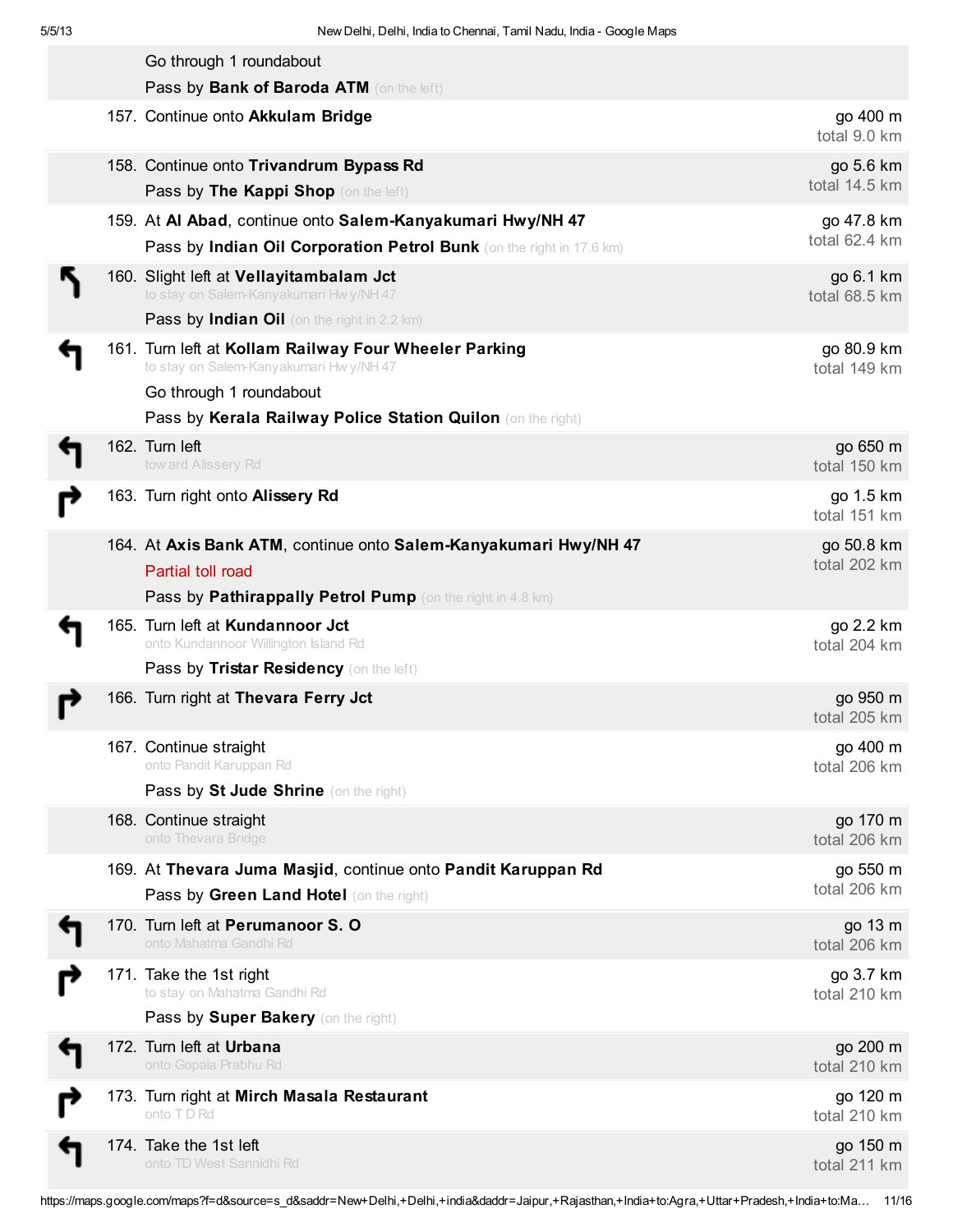|  | Restricted usage road                                                                      |                                      |
|--|--------------------------------------------------------------------------------------------|--------------------------------------|
|  |                                                                                            | Total: 211 km - about 4 hours 9 mins |
|  | Ernakulam, Kerala, India                                                                   | total 0.0 km                         |
|  | 175. Head toward <b>T D Rd</b><br>east on TD West Sannidhi Rd                              | go 150 m<br>total 150 m              |
|  | Restricted usage road                                                                      |                                      |
|  | 176. Turn left at T.S. Pharma                                                              | go 650 m                             |
|  | onto TD Rd<br>Pass by New Medico (on the right)                                            | total 800 m                          |
|  | 177. Turn right at St Teresa's Monastery Church                                            | go 300 m                             |
|  | onto Banerji Rd                                                                            | total 1.1 km                         |
|  | Pass by PNVM Hospital (Madhava Pharmacy) (on the left)                                     |                                      |
|  | 178. Turn left at Kacheripady Jn<br>onto Chittoor Rd                                       | go 450 m<br>total 1.6 km             |
|  | Pass by NameForWeb (on the right)                                                          |                                      |
|  | 179. Turn right at St Benedict Jct<br>onto St Benedict Rd                                  | go 270 m                             |
|  | Pass by RDS Apartments (on the right)                                                      | total 1.9 km                         |
|  | 180. Take the 2nd right                                                                    | go 350 m                             |
|  | onto Paramara Rd                                                                           | total 2.2 km                         |
|  | Pass by El Lab Metropolis Clinical Laboratory Pvt Ltd (on the right)                       |                                      |
|  | 181. Turn left at Bimbi's<br>onto Banerji Rd                                               | go 2.5 km<br>total 4.7 km            |
|  | Pass by BP Fuel Station (on the left in 1.9 km)                                            |                                      |
|  | 182. At Reliance Web World, continue onto Palarivattom - Edapally Rd                       | go 2.8 km                            |
|  | Pass by KOTAK MAHINDRA PRIME LTD (on the left)                                             | total 7.5 km                         |
|  | 183. At Edapally Station Kavala, continue onto Salem-Ernakulam Hwy                         | go 93.0 km                           |
|  | Partial toll road                                                                          | total 101 km                         |
|  | Pass by Petrol Pump (on the left in 7.6 km)                                                |                                      |
|  | 184. Turn right onto SH58<br><b>Pass by Bharth Gas</b> (on the right in 700 m)             | go 9.5 km<br>total 110 km            |
|  | 185. Slight right at Noushad Bakery                                                        | go 53.1 km                           |
|  | to stay on SH58                                                                            | total 163 km                         |
|  | Pass by Narayana vaidyar Ayurveda Hospital (on the left)                                   |                                      |
|  | 186. Turn left onto SH 19/SH58                                                             | go 260 m<br>total 163 km             |
|  | 187. Turn right onto Dindigul - Bangalore Rd/NH 209/SH 19                                  | go 4.5 km                            |
|  | Continue to follow Dindigul - Bangalore Rd/NH 209                                          | total 168 km                         |
|  | Pass by HP Petrol Pump (on the left in 1.4 km)                                             |                                      |
|  | 188. Turn left onto Pollachi - Dharapuram - Mulanur - Karur Rd                             | go 55.2 km<br>total 223 km           |
|  | Go through 1 roundabout<br>Pass by Bharat Petroleum Fuel Station (on the right in 54.5 km) |                                      |
|  | 189. Turn left to stay on Pollachi - Dharapuram - Mulanur - Karur Rd                       | go 400 m                             |
|  |                                                                                            | total 223 km                         |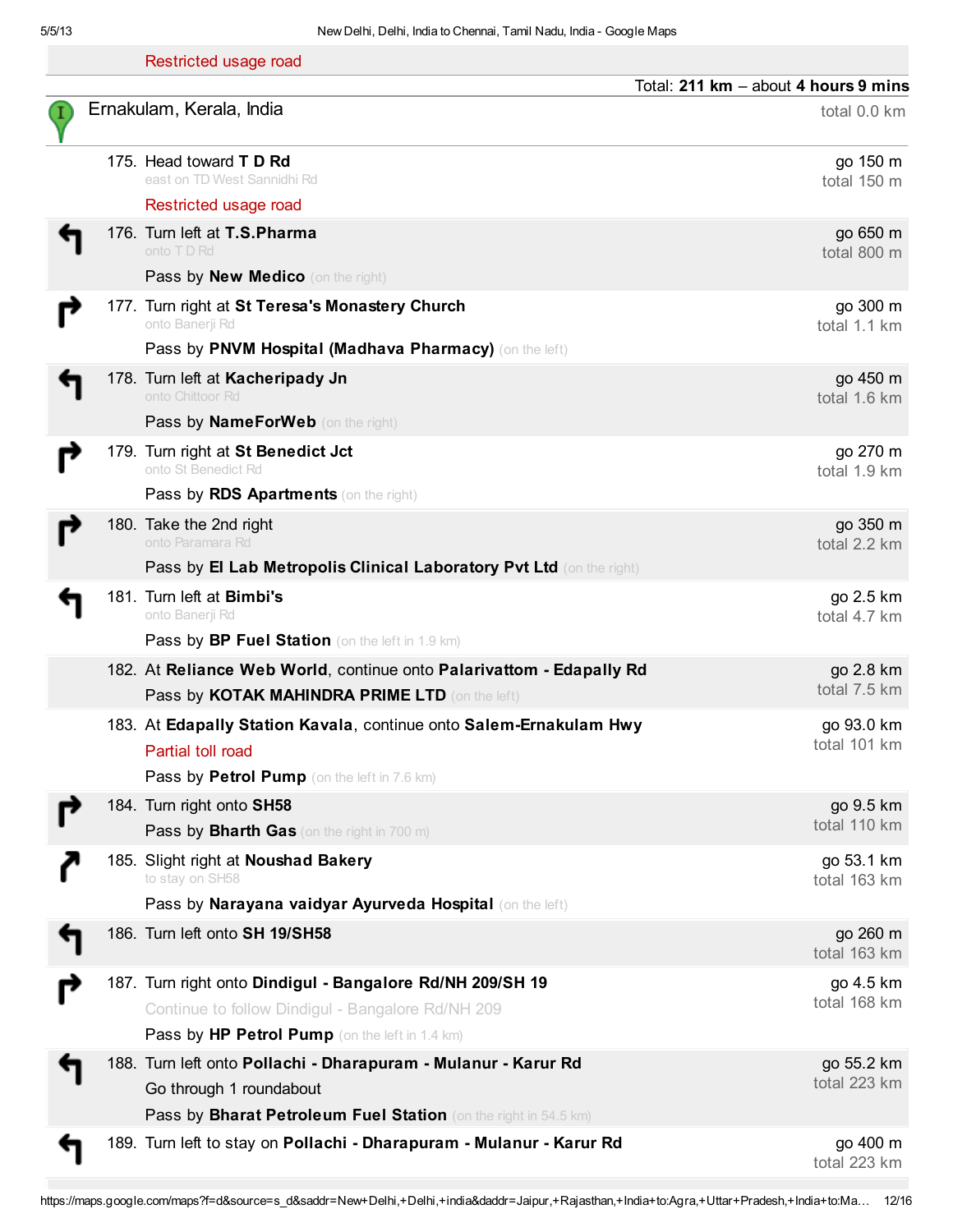5/5/13 New Delhi, Delhi, India to Chennai, Tamil Nadu, India - Google Maps

|  | 190. Turn right to stay on Pollachi - Dharapuram - Mulanur - Karur Rd<br>Pass by Petrol Pump (on the right in 3.2 km)                                     | go 29.1 km<br>total 253 km |
|--|-----------------------------------------------------------------------------------------------------------------------------------------------------------|----------------------------|
|  | 191. Turn right<br>tow ard State Highw ay 84C                                                                                                             | go 120 m<br>total 253 km   |
|  | 192. Take the 1st left<br>onto State Highw ay 84C                                                                                                         | go 11.1 km<br>total 264 km |
|  | 193. Continue onto SH 84C<br>Pass by New Police Station (on the left in 2.7 km)                                                                           | go 3.4 km<br>total 267 km  |
|  | 194. Turn right onto SH 193/SH 84C                                                                                                                        | go 350 m<br>total 267 km   |
|  | 195. Turn left<br>tow ard Service Rd                                                                                                                      | go 750 m<br>total 268 km   |
|  | 196. Take the 3rd left<br>onto Service Rd                                                                                                                 | go 450 m<br>total 269 km   |
|  | 197. Continue onto AH 43/NH 7                                                                                                                             | go 22.9 km<br>total 291 km |
|  | 198. Slight left onto Service Rd                                                                                                                          | go 650 m<br>total 292 km   |
|  | 199. Service Rd turns slightly right and becomes Karur - Trichy Bypass Rd                                                                                 | go 99 m<br>total 292 km    |
|  | 200. Turn right to stay on Karur - Trichy Bypass Rd                                                                                                       | go 14.6 km<br>total 307 km |
|  | 201. Slight right onto NH 67<br>Pass by Indian Oil Petrol Pump (on the right in 17.6 km)                                                                  | go 24.8 km<br>total 332 km |
|  | 202. Slight right onto Old NH<br>Go through 1 roundabout                                                                                                  | go 3.9 km<br>total 336 km  |
|  | 203. Turn left onto S Madavala St                                                                                                                         | go 16 m<br>total 336 km    |
|  | 204. Slight left onto W Madavala St                                                                                                                       | go 150 m<br>total 336 km   |
|  | 205. Turn left at Kadambar Street                                                                                                                         | go 200 m<br>total 336 km   |
|  | 206. Turn right onto NH 67<br>Pass by AKMC Hospital (on the left in 9.9 km)                                                                               | go 34.0 km<br>total 370 km |
|  | 207. At the roundabout, take the 2nd exit<br>onto Nandhi Koil St/NH 67<br>Continue to follow Nandhi Koil St<br>Pass by Frontline Hospitals (on the right) | go 400 m<br>total 370 km   |
|  | 208. Turn left at Padma Palamuthir Solai_3<br>onto Sankaran Pillai Road<br>Pass by New Women's Hostel (on the left)                                       | go 700 m<br>total 371 km   |
|  | 209. Continue onto EB Road to NH 45 Link Rd                                                                                                               | go 64 m<br>total 371 km    |
|  | 210. Turn left onto E Boulewar Road to Sanjeevi Nagar & NH 45 Link                                                                                        | go 82 m<br>total 371 km    |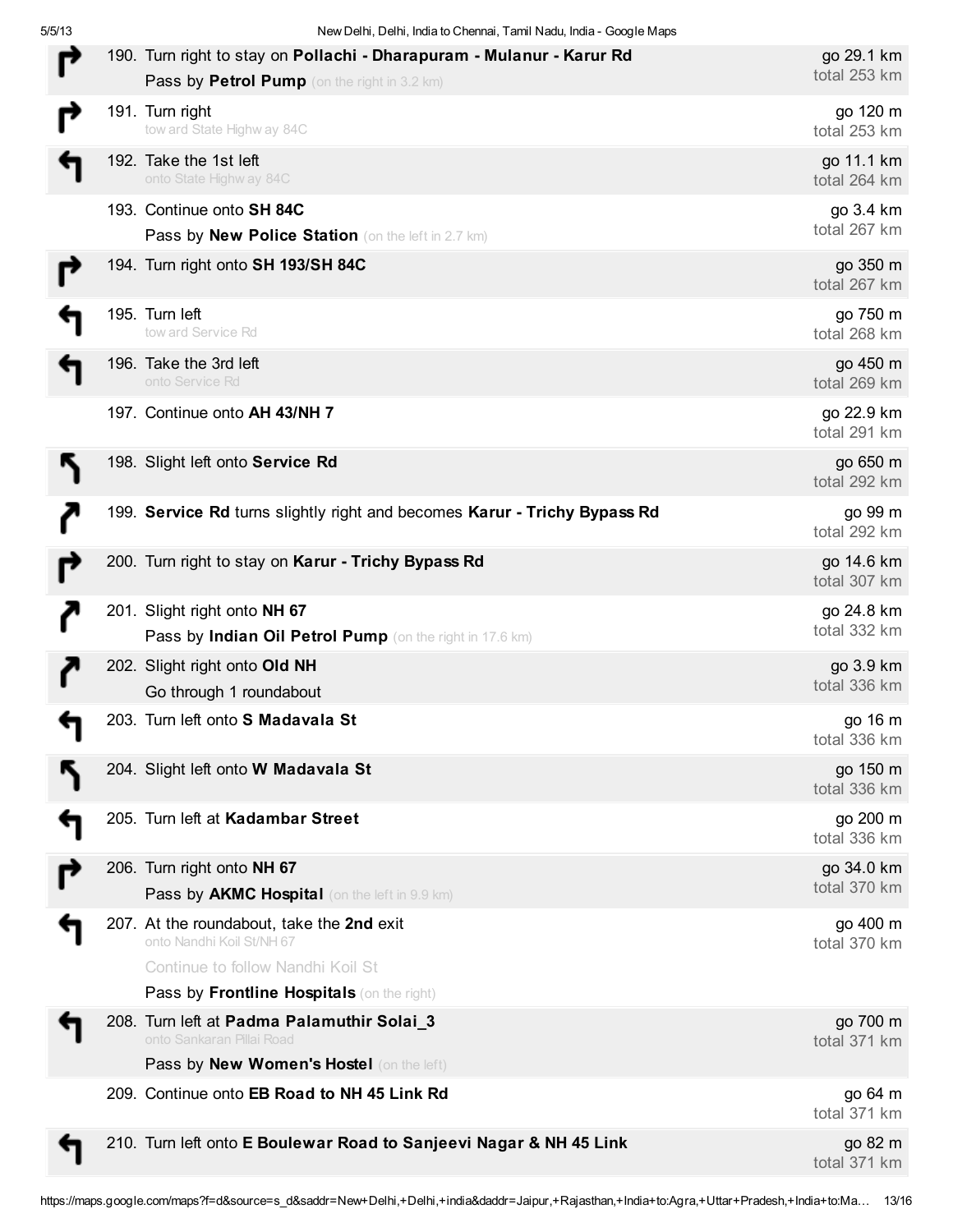5/5/13 New Delhi, Delhi, India to Chennai, Tamil Nadu, India - Google Maps

|  | 211. At EB road to Sanjeevi nagar link Rd, E Boulewar Road to Sanjeevi Nagar &<br>NH 45 Link turns slightly left and becomes Link to Devathanam Village                         | go 94 m<br>total 371 km     |
|--|---------------------------------------------------------------------------------------------------------------------------------------------------------------------------------|-----------------------------|
|  | 212. Turn right onto Sanjeevi Nagar Main Rd                                                                                                                                     | go 200 m<br>total 371 km    |
|  | 213. Turn left to stay on Sanjeevi Nagar Main Rd                                                                                                                                | go 200 m<br>total 372 km    |
|  | 214. Turn right to stay on Sanjeevi Nagar Main Rd                                                                                                                               | go 800 m                    |
|  | Pass by Lord Ganesh Temple (on the left)                                                                                                                                        | total 372 km                |
|  | 215. Turn right onto Tiruchi-Chennai Hwy/NH 45                                                                                                                                  | go 1.3 km<br>total 374 km   |
|  | 216. Slight left onto Coimbatore Trichy Nagapattinam Hwy                                                                                                                        | go 450 m<br>total 374 km    |
|  | 217. Take the 1st left<br>onto NH 67                                                                                                                                            | go 136 km<br>total 510 km   |
|  | Partial toll road                                                                                                                                                               |                             |
|  | Go through 2 roundabouts                                                                                                                                                        |                             |
|  | Pass by Hajee KMA & Company (on the left in 53.1 km)                                                                                                                            |                             |
|  | 218. At the roundabout, take the 1st exit<br>onto ECR                                                                                                                           | go 1.6 km<br>total 512 km   |
|  | 219. Turn right onto Nagai Sangamangalam Puliur Rd                                                                                                                              | go 500 m<br>total 512 km    |
|  | Total: 512 km - about 9 hours 29 mins                                                                                                                                           |                             |
|  | Nagapattinam, Tamil Nadu, India                                                                                                                                                 | total 0.0 km                |
|  | 220. Head toward ECR                                                                                                                                                            | go 500 m                    |
|  | w est on Nagai Sangamangalam Puliur Rd                                                                                                                                          | total 500 m                 |
|  | 221. Take the 1st right<br>onto ECR                                                                                                                                             | go 2.9 km<br>total 3.4 km   |
|  | 222. Continue onto ECR Road                                                                                                                                                     | go 2.9 km<br>total 6.3 km   |
|  | 223. Continue onto ECR                                                                                                                                                          | go 500 m<br>total 6.8 km    |
|  | 224. At Vanjur Check Post, continue onto Chennai - Nagapattinam Hwy/E Coast Rd<br>Pass by Petrol Bank (on the right in 1.4 km)                                                  | go 10.9 km<br>total 17.8 km |
|  | 225. Turn left to stay on Chennai - Nagapattinam Hwy/E Coast Rd<br>Pass by Shifa's Karaikal Furniture (on the left)                                                             | go 260 m<br>total 18.0 km   |
|  | 226. Take the 3rd right<br>to stay on Chennai - Nagapattinam Hw y/E Coast Rd<br>Continue to follow Chennai - Nagapattinam Hwy<br>Pass by HP Petrol Pump (on the left in 4.6 km) | go 13.7 km<br>total 31.7 km |
|  | 227. Turn left to stay on Chennai - Nagapattinam Hwy<br>Go through 1 roundabout<br>Pass by Indian Oil (on the left in 10.7 km)                                                  | go 29.2 km<br>total 60.9 km |
|  | 228. Turn right to stay on Chennai - Nagapattinam Hwy                                                                                                                           | go 18.4 km                  |
|  | Pass by Sri Sathanaathar Agency (on the right in 12.2 km)                                                                                                                       | total 79.3 km               |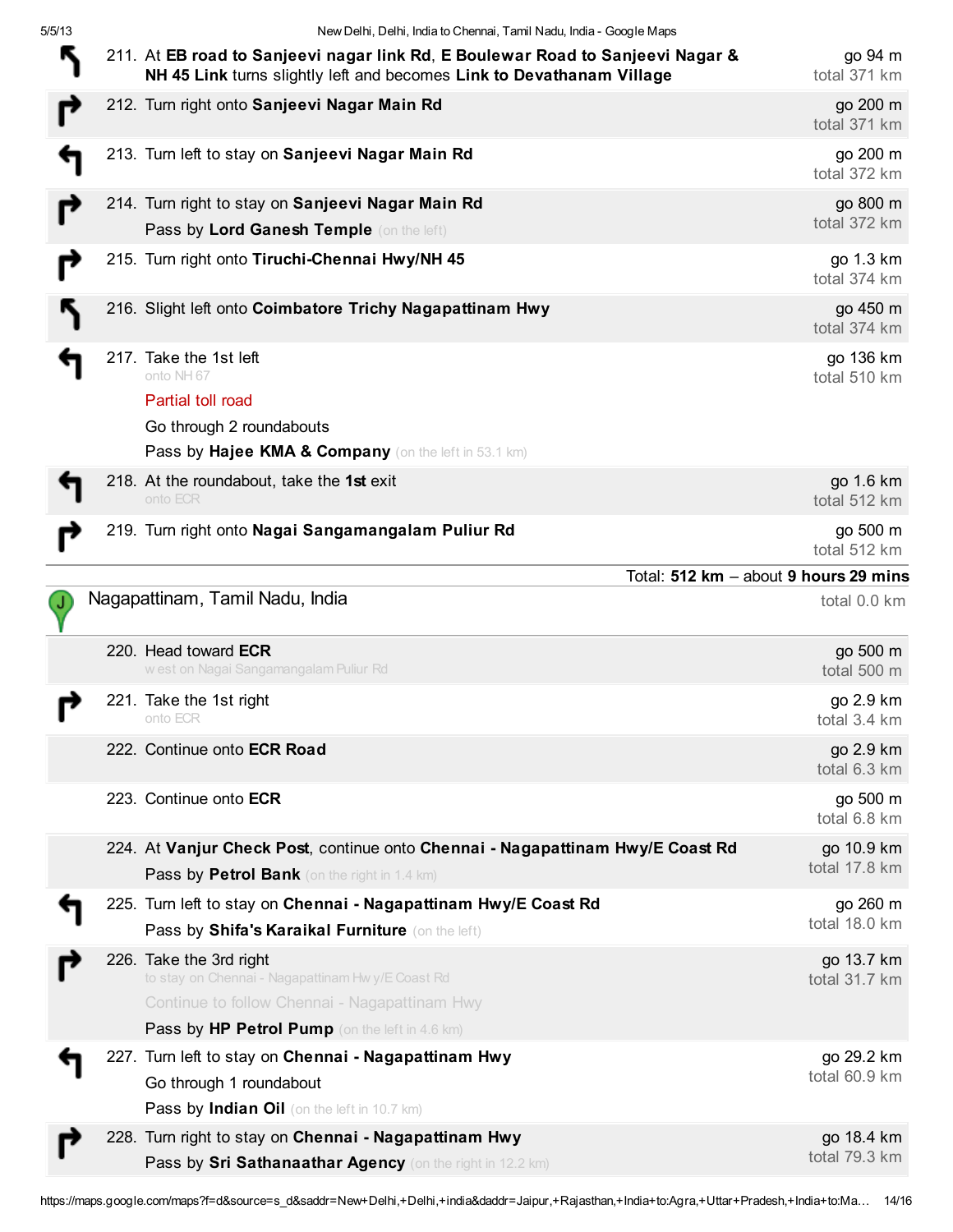| 5/5/13 | New Delhi, Delhi, India to Chennai, Tamil Nadu, India - Google Maps                                                                  |                             |
|--------|--------------------------------------------------------------------------------------------------------------------------------------|-----------------------------|
|        | 229. Slight left onto SH 212                                                                                                         | go 7.0 km<br>total 86.3 km  |
|        | 230. Turn right<br>tow ard Chennai - Nagapattinam Hwy                                                                                | go 2.4 km<br>total 88.7 km  |
|        | 231. Turn left onto Chennai - Nagapattinam Hwy<br>Pass by <b>BARATH</b> (on the left)                                                | go 7.4 km<br>total 96.1 km  |
|        | 232. Slight left at Sri Navadurga English High School<br>onto NH 45A                                                                 | go 32.6 km<br>total 129 km  |
|        | Pass by Indian Oil Petrol Bunk (on the right in 12.0 km)<br>233. Turn right at communist office<br>onto Cuddalore Chidambaram Hw y   | go 400 m<br>total 129 km    |
|        | Pass by Sumangali Anandham Silks (on the left)<br>234. At Kali Temple, continue onto Bharathi Rd                                     | go 850 m                    |
|        | Pass by Valli Vilas Hospital (on the left)                                                                                           | total 130 km                |
|        | 235. At the roundabout, take the 2nd exit<br>onto Nethaji Rd<br>Pass by Catholic Syrian Bank (on the left)                           | go 850 m<br>total 131 km    |
|        | 236. At Clock Tower, continue onto NH 45A<br>Pass by Aarupadai Veedu Medical College & Hospital (on the left in 7.8 km)              | go 17.9 km<br>total 149 km  |
|        | 237. Turn left onto 100 Feet Rd                                                                                                      | go 2.0 km<br>total 151 km   |
|        | 238. At the roundabout, take the 2nd exit<br>onto NH 66                                                                              | go 1.1 km<br>total 152 km   |
|        | Pass by Subramani Motorcycle Repair Shop (on the left)                                                                               |                             |
|        | 239. At the roundabout, take the 2nd exit<br>onto ECR                                                                                | go 95.5 km<br>total 247 km  |
|        | Partial toll road                                                                                                                    |                             |
|        | Go through 1 roundabout                                                                                                              |                             |
|        | Pass by Indian Oil Petrol Pump (on the left in 1.2 km)                                                                               |                             |
|        | Total: 247 km - about 4 hours 56 mins                                                                                                |                             |
|        | Mahabalipuram, Tamil Nadu, India                                                                                                     | total 0.0 km                |
|        | 240. Head toward E Raja St<br>northeast on ECR<br>Partial toll road<br>Pass by HP Petrol Bunk (on the left in 28.2 km)               | go 31.7 km<br>total 31.7 km |
|        | 241. Turn left onto Dr Kalaignar Karunanidhi Salai<br>Partial toll road                                                              | go 2.2 km<br>total 33.8 km  |
|        | 242. Turn right onto OMR/Rajiv Gandhi IT Expy/Rajiv Gandhi Salai<br>Partial toll road<br>Pass by CM Hospital (on the left in 6.7 km) | go 10.2 km<br>total 44.1 km |
|        | 243. Continue onto Rajiv Gandhi IT Expressway                                                                                        | go 2.2 km<br>total 46.3 km  |
|        | 244. Continue onto Sardar Patel Rd/சர்தார்பெடேல் சாலை<br>Pass by Kotak Mahindra Bank ATM, Ramco Systems, Adyar (on the left)         | go 650 m<br>total 46.9 km   |

https://maps.google.com/maps?f=d&source=s\_d&saddr=New+Delhi,+Delhi,+india&daddr=Jaipur,+Rajasthan,+India+to:Agra,+Uttar+Pradesh,+India+to:Ma… 15/16